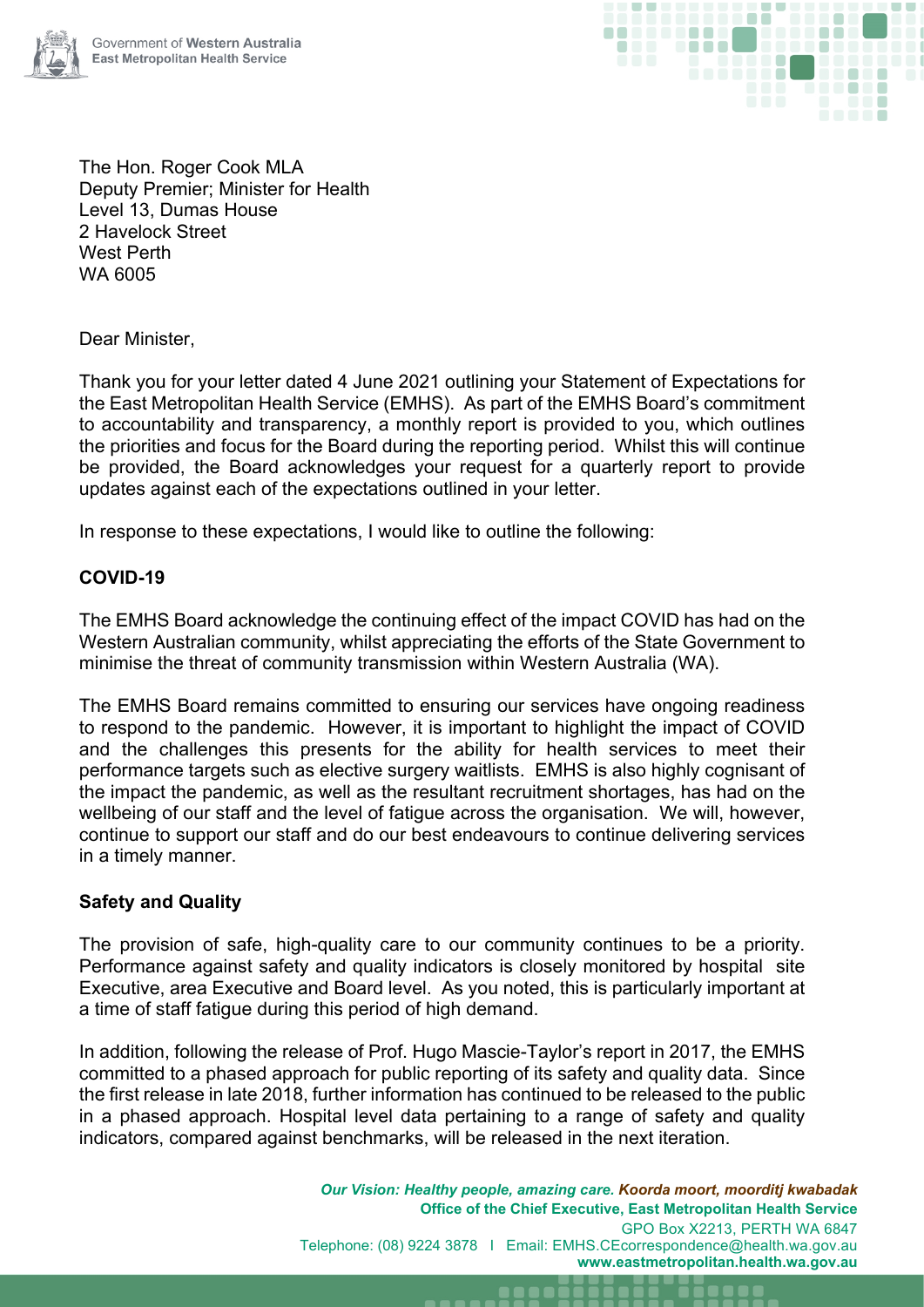### **Mental Health Priorities**

The EMHS Board supports the implementation of the priorities outlined in the *WA State Priorities Mental Health, Alcohol and Other Drugs 2020-2024.* The EMHS Board remains concerned at the increased demand and level of complexity for mental health services and the current capacity in the system, which is available to meet this demand. However, we will continue to work with the Mental Health Commission (MHC) and other relevant stakeholders across government to deliver these priorities.

The EMHS Chief Executive is a member of the Mental Health Executive Committee (MHEC) chaired by the Mental Health Commission. EMHS has appointed a Mental Health Clinical Lead to advocate for effective working relationships with the MHC, DoH and other HSPs and to oversee clinical engagement in areawide policy, strategy and service improvement for Mental Health and Alcohol and Other Drug (AOD) services. The Clinical Lead provides an update to the Board at our monthly Board meeting.

To ensure additional governance, EMHS has established the EMHS Mental Health Leads group, inclusive of representation from St John of God Midland Public Hospital. New services, borne from the direction of the MHEC, have also commenced; for example the Active Recovery Team Service. Other priorities will be delivered in line with the approved funding provided from the MHC, however, pricing to deliver these services needs to be at a level to enable the provision of safe and high-quality care.

#### **Workforce Safety, Wellbeing and Engagement**

The EMHS Board is committed to the implementation of strategies supporting the health and wellbeing of the EMHS workforce through the successful implementation of a number of initiatives from the 2020 Your Voice in Health Survey, including: a reward and recognition framework, managers induction program, above and below the line values workshops and a new performance review tool for nurses and midwives.

It was pleasing to see the increased participation rate for the 2021 Your Voice in Health Survey of 43% and we will develop actions plans to support any feedback from the results when they are available.

Violence against our staff is completely unacceptable and EMHS has revisited its Stop the Violence Action Plan and refreshed this for 2021 with new strategies incorporating feedback from staff.

Significant concern is held by the Board in relation to the risk to patient's and staff safety due to capacity and overcrowding because of the current limitations around infrastructure.

### **Commitment to Permanent Employment**

The review of casual and fixed term contract employees, as part of CI23, resulted in 395 employees being appointed on a permanent basis. An ongoing process through the Pathway to Permanency review process will continue to identify and result in the conversion to permanent employment, subject to meeting the pre-requisite requirements.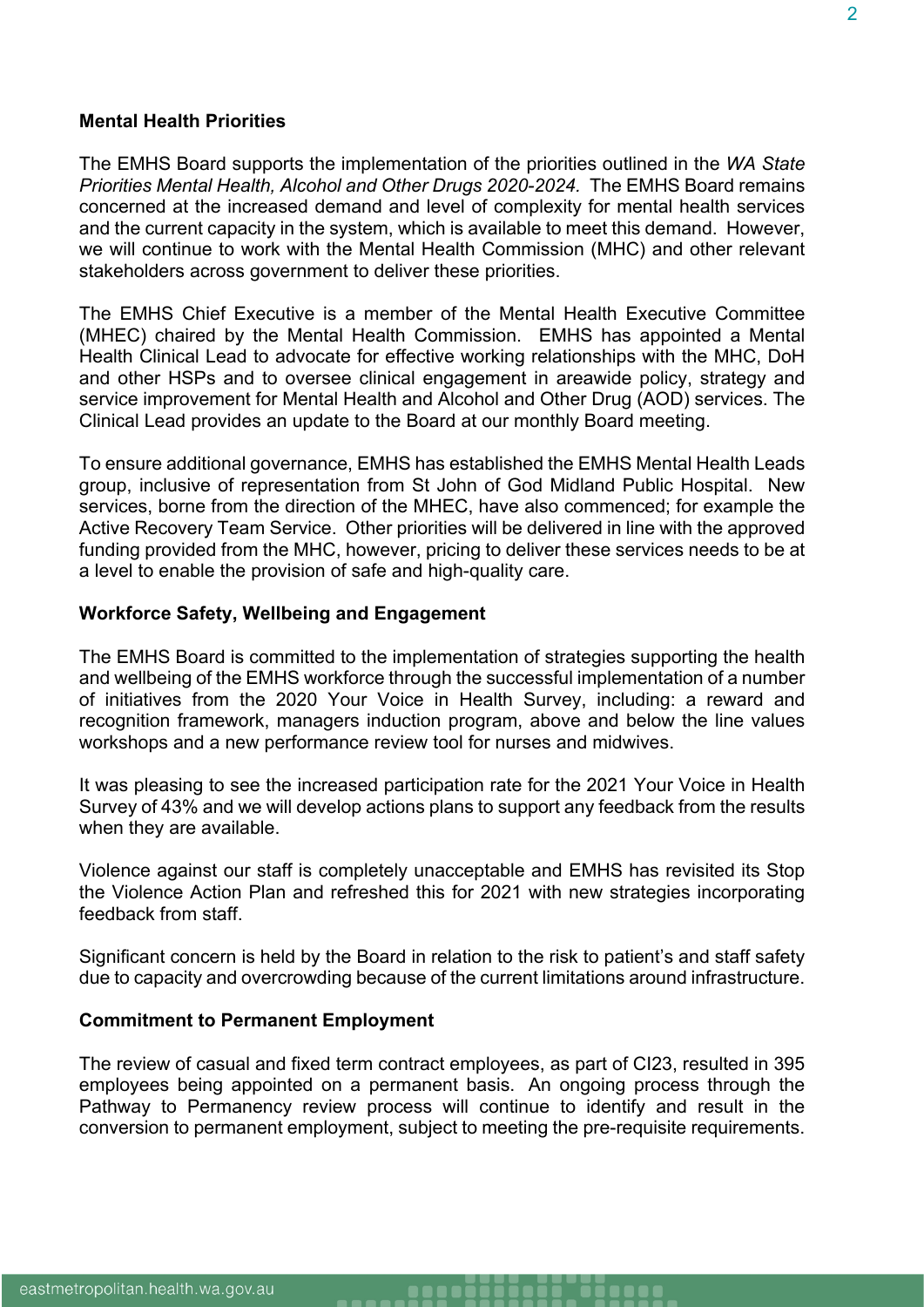Monitoring of temporary working arrangements and progression of the conversion to permanency will continued to be reported to the EMHS Board Planning & Performance Committee on a bi-monthly basis.

### **Sustainable Health Review**

The EMHS Board is committed to actively promoting and supporting the enduring strategies and recommendations of the Sustainable Health Review (SHR) Final Report (Report). EMHS continues to monitor the implementation of eight prioritised recommendations for local implementation through periodic reports to the Area Executive Group.

### **Research and Innovation**

EMHS has a strong focus on innovation and research and the launch of the HIVE (Health in a Virtual Environment) – the first of its kind in Western Australia – is a good example of how innovation can dramatically transform the way we care for our patients. The recent appointment of a dedicated Director of Innovation and Research will continue to drive the delivery of the Innovation Hub, as well as promote intellectual curiosity and research to improve the services we provide to our patients.

#### **Election Commitments and Key EMHS Workstreams**

Key capital works projects are being implemented including the Innovation Hub, Royal Perth Hospital (RPH) Mental Health Unit, RPH Intensive Care Unit, Bentley Redevelopment infrastructure upgrades and Kalamunda Palliative Care, are on track. Regular reporting on election commitment progress continues to be provided through the Department of Health. EMHS has submitted an emerging cost pressures submission as part of the 2021-22 budget process as a number of our capital projects are facing increased costs due to market conditions in the building and construction industry .

#### **Hospital Performance Targets**

The Health Service Performance Report (HSPR) Safety & Quality Indicators continue to be monitored on a monthly basis by the Board's Safety & Quality Committee. A number of strategies have been adopted to remain vigilant on areas of performance, inclusive of an EMHS Hospital Acquired Complications (HACs) Strategy, unplanned readmissions case review process and prevention of hospital acquired blood stream infections strategy.

The Board continues to closely monitor performance against Western Australian Elective Surgery Target (WEST) and WA Emergency Access Target (WEAT) on a monthly basis and has clearly communicated to the Area Executive Group that performance needs to improve. Several initiatives across the sites are underway and progress against action plans are reported through to the EMHS Board Planning & Performance Committee and the Board.

It should be noted that the current physical constraints of the Emergency Department at Royal Perth Hospital, as well as the limitations of its current footprint, provide significant challenges to both WEAT performance and staff safety.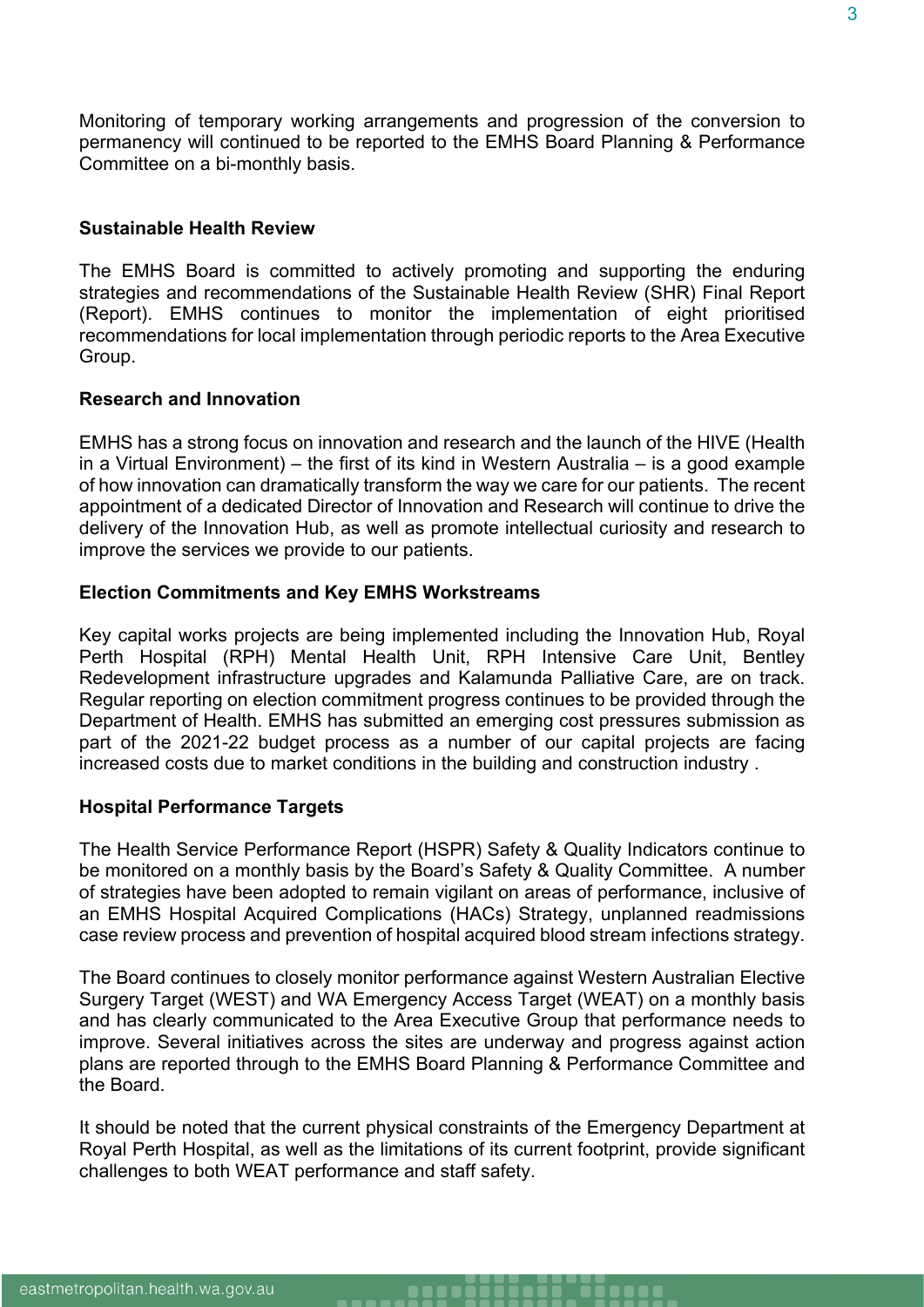### **Care Opinion**

The EMHS Board remain committed to Care Opinion and the stories are regularly monitored through the Board Safety & Quality Committee. The Board were pleased to note that Kalamunda Hospital was awarded, as one of this year's winners of the 2021 Care Opinion Award, for best compassionate care and best practice responses to Care Opinion Stories.

In addition to Care Opinion, EMHS have adopted a continuous form of patient feedback with the implementation of the My Say Survey, to supplement the Care Opinion process.

EMHS is in the process of developing a Consumer Engagement Framework. The Framework will explore new opportunities for the use of online and digital technology for the purpose of community engagement.

### **Financial Performance**

The EMHS Board remains focused on progressing and prioritising financial strategies that maximise revenue collection and constrain growth in expenditure and costs. This in turn supports both short- and long-term financial sustainability. Maintaining this approach over the past five financial years, has seen the Board achieve its operational objectives of a positive operational Net Cost of Service position, while concurrently delivering high quality healthcare services to those in its catchment and others in need. The minor works program is approved and agreed each year, and the Board receives regular updates and reports on projects within that program, and how funds are being applied and expended on a monthly basis at the Board Finance Committee.

EMHS public hopsitals are all aged facilities except St John of God Midland Public Hopsital and there are ongoing challenges to meet staturory and compliance requirements in these facilities and continue to provide excellent care. The EMHS Board will endeavour to support the implementation of priorities, this will need to be done within allocated resources. There continues to be a price differentiation between the activity funded by the Department of Health and that of the MHC. This issue has been raised with the MHC who I understand are having ongoing discussions with Treasury.

#### **Recovery**

The EMHS Board are committed to the development of plans to ensure that EMHS is well placed in the recovery phase of this current pandemic. Regular reporting to the Department of Health - Health Executive Committee is provided on a monthly basis on the Health Recovery Program Report.

Additionally, recovery will focus on workforce engagement, retention and recruitment and alignment with national standards to ensure services grow within a strong governance framework with supported people to deliver care within a values-based leadership team.